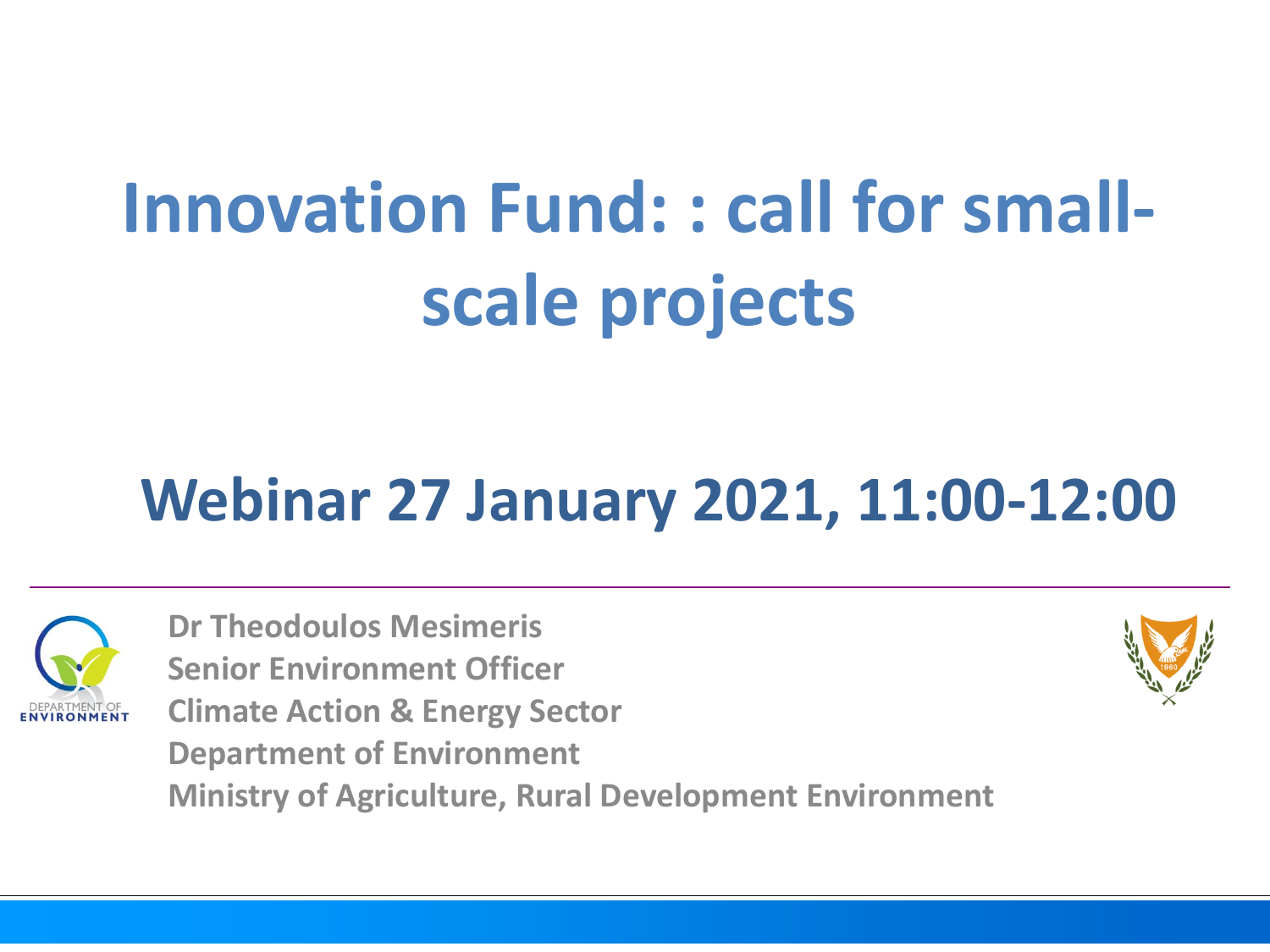## **National Energy and Climate Plan (NECP)**

**NECP elaborates on the five dimensions of the Energy Union**

- **1. decarbonisation (greenhouse gas emissions and renewable energy sources),**
- **2. energy efficiency,**
- **3. security of energy supply,**
- **4. internal energy market, and**
- **5. research, innovation and competitiveness**

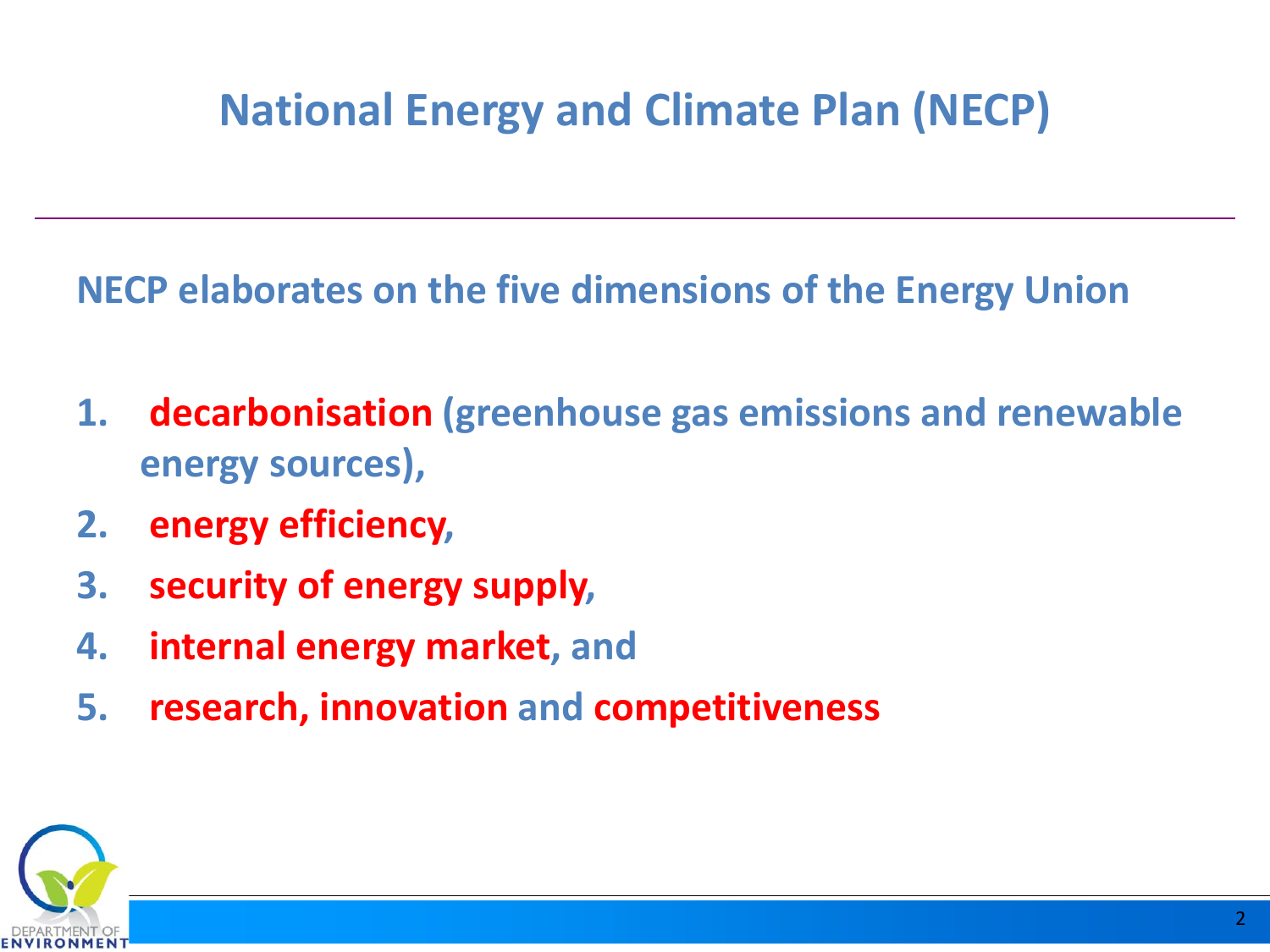**National Energy and Climate Plan (NECP) Strategy – Research and Innovation (R&I)**

**Significant Role in the national efforts to:**

- **1. improve energy efficiency and energy security,**
- **2. increase the share of renewable energy and**
- **3. tackle climate change**

**The newly formed National R&I Governance System is expected to address many of the existing barriers, however further measures with the aim of more effective use of public funding in R&I in energy and climate will be examined up to the next revision of NECP**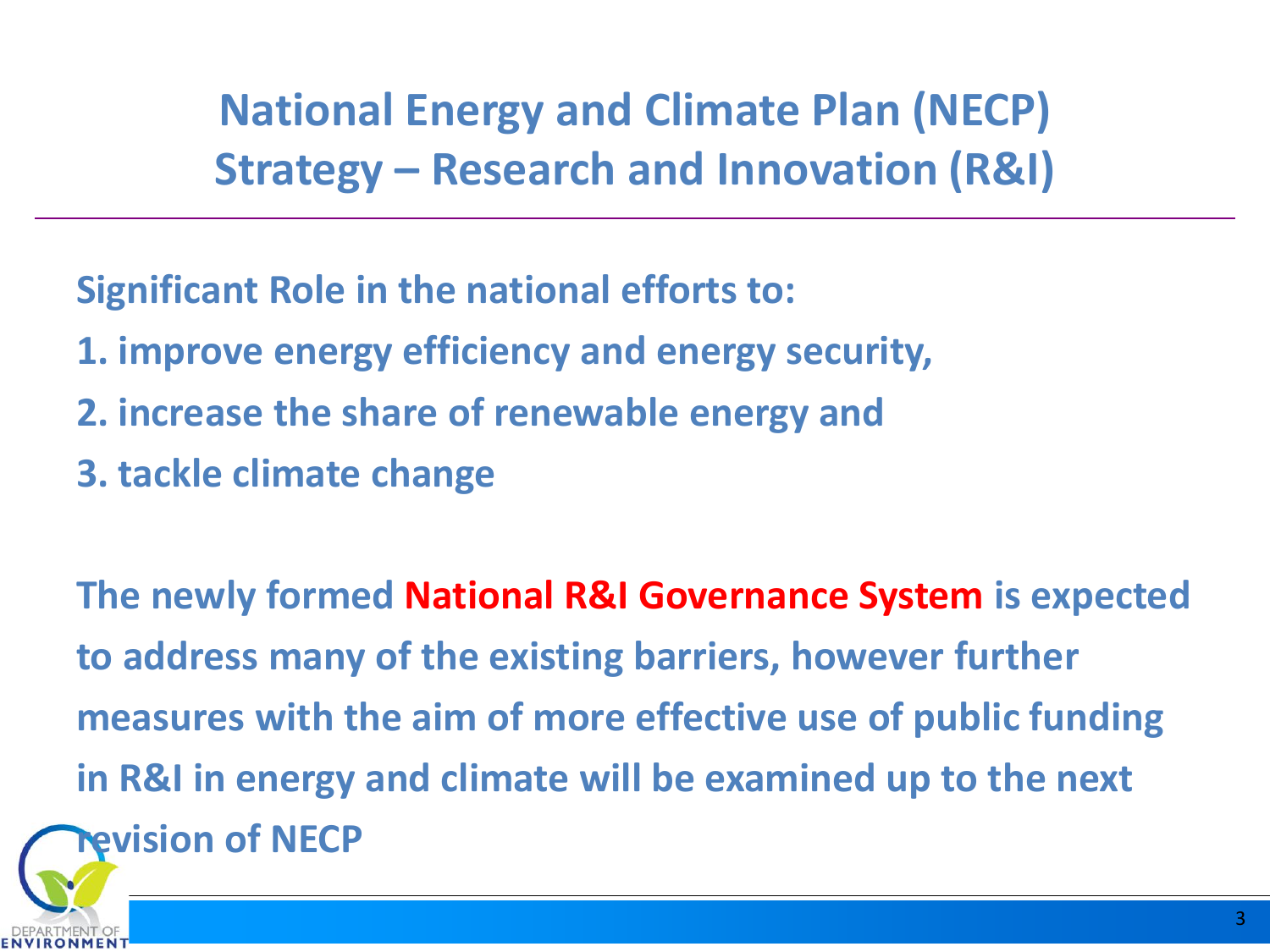**National Energy and Climate Plan (NECP) Strategy – Research and Innovation (R&I)**

**The transition to climate neutrality will bring significant opportunities (i.e. potential for economic growth, new business models and markets, new jobs and technological development) Forward-looking research, development and innovation policies will have a key role. Innovation Fund is an essential funding tool that Cyprus needs to take advantage of, through its private sector initiatives, in order to reach the country's energy and climate targets.**